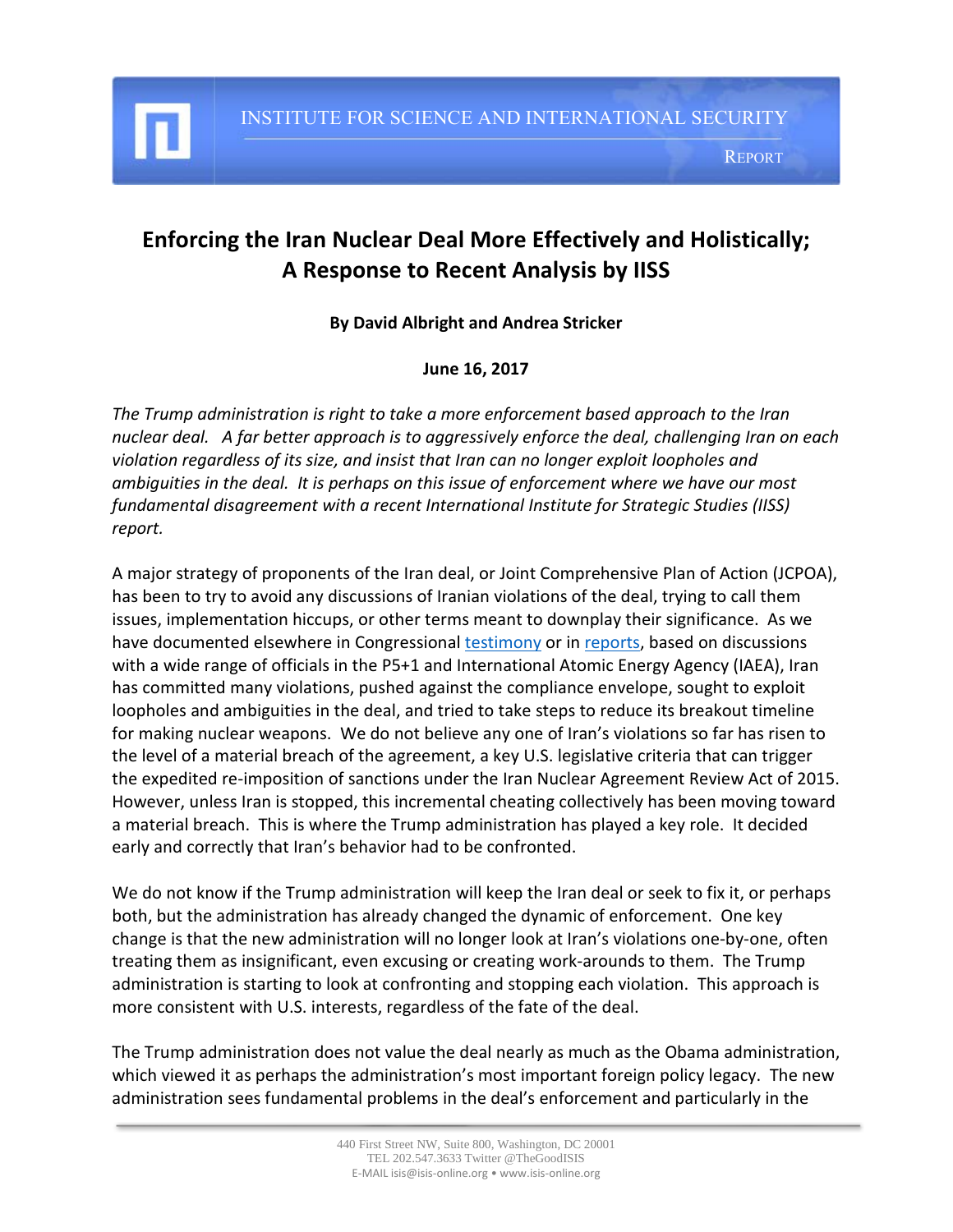relatively short duration of the deal's key nuclear limitations. It is also far more willing to confront Iran's nefarious behavior across a wide range of fronts, including the nuclear one. The EU3 have agreed to a tougher approach on the JCPOA, based on discussions with EU3 officials, out of concern that the Trump administration is willing to leave the nuclear deal. For some, they were also genuinely worried that the Obama administration was just too lax and accommodating toward Iranian nuclear-related behavior.

Thus, the times have changed, but many Obama administration deal supporters apparently hope that the terms of the debate have not shifted. This brings us to a recent [analysis](http://www.iiss.org/en/politics%20and%20strategy/blogsections/2017-6dda/june-df35/critics-are-wrong-iran-remains-in-compliance-3a61) by IISS. While broadly supportive of much of our analysis, this report attempted to refute some of the points made in ou[r own analysis](http://isis-online.org/isis-reports/detail/analysis-of-the-iaeas-sixth-iran-nuclear-deal-report-a-return-to-more-limit) of the IAEA's latest report on the implementation of the Iran nuclear deal.

The basic weakness of the IISS report is a consistent bias to downplay individual violations; in fact, like many of the Obama era deal supporters, the report cannot bring itself to use the term. Instead of taking a more holistic view of a series of compliance controversies, pushing against limits, and Iranian violations, the report seeks to treat each issue separately. These issues taken together represent persistent efforts by Iran to violate and push against the deal provisions and should be seriously addressed. Together, these issues could assist an Iranian breakout should it renege on the provisions of the deal or aid a surge in its nuclear capabilities if the deal fails. It is thus unwise to dismiss each one and ignore their collective impact on weakening the Iran deal, including reducing breakout times. A far better approach is to aggressively enforce the deal, challenging Iran on each violation regardless of its size, and insist that Iran can no longer exploit loopholes and ambiguities in the deal. It is perhaps on this issue of enforcement where we have our most fundamental disagreement with the IISS report.

On more specific points, we appreciate that the IISS report agrees with us that the IAEA has not stated Iran is complying with the JCPOA and that determining compliance is not the task of the IAEA in any case.

However, the IISS report repeats a common error that the administration certified Iran in compliance with the JCPOA in a recent 90-day review under the Iran Nuclear Agreement Review Act. That particular certification, which was contained in a letter to Congress, focused on stating that Iran was not in material breach of the agreement and was fully implementing it. The certification was not a determination that Iran had not violated the deal, only that no violation had occurred during the previous three months rising to the level of a material breach. This distinction matters. If the certification was not positive, sanctions could be re-imposed in an expedited manner. This section of the act was a compromise between Republican and Democratic Senators, ensuring that only the most serious violations would lead to sanctions coming back. The specific objection to the original language was that a minor violation should not trigger sanctions, only the most significant ones. So, the certification letter itself does not concern itself with the issue of compliance more generally. However, the State Department press release accompanying the certification letter used the term compliance and this usage has caused the confusion. We believe, based on discussions with senior administration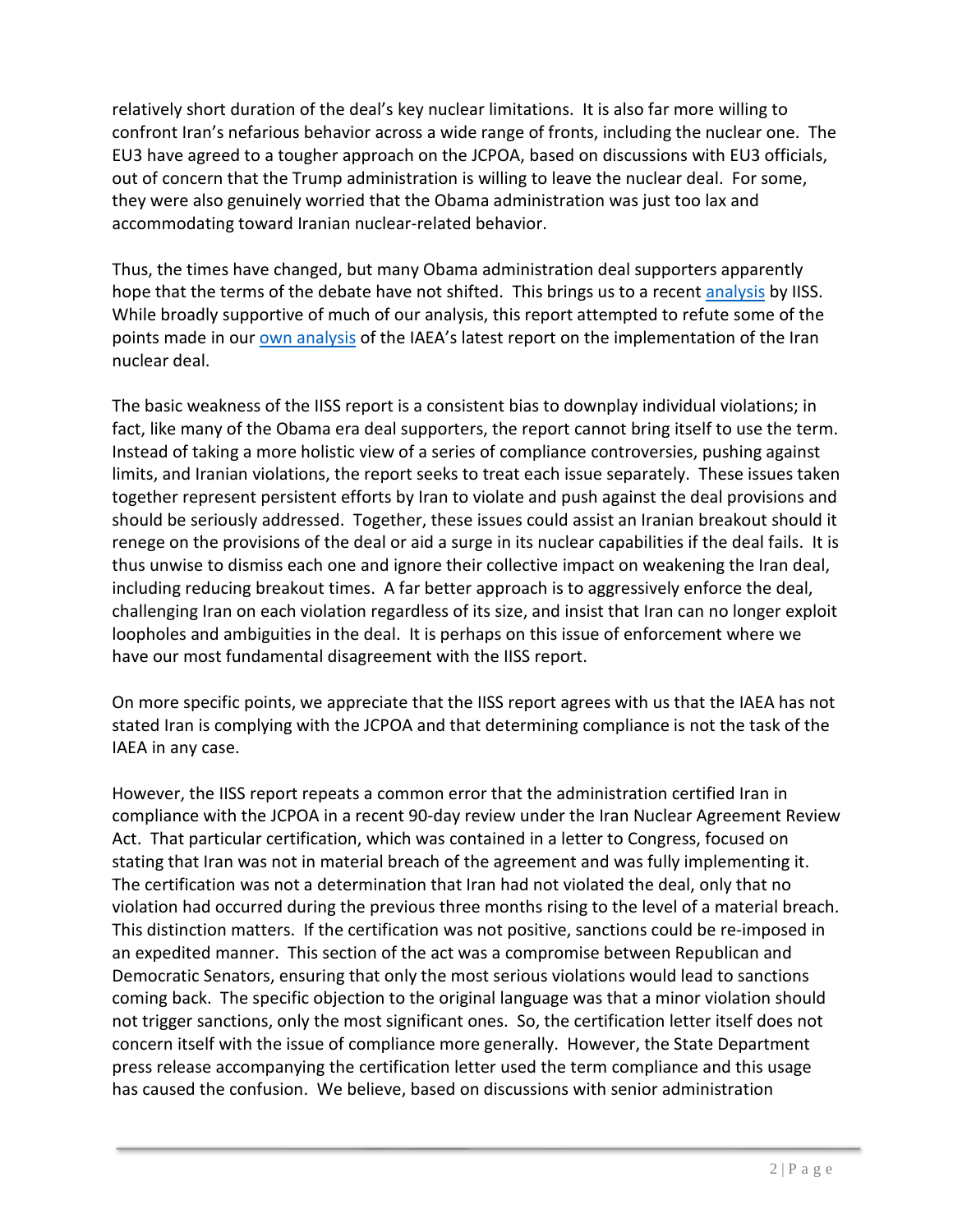officials, that this press release was a misstatement of the intent of the letter and the certification.

Instances where we feel the IISS report seeks to downplay compliance controversies, to the detriment of taking a holistic view of Iran's compliance and actions overall, include:

- Characterizing Iran's overages of the heavy water condition in the JCPOA as having "little current proliferation concern" because of the current inoperability of the Arak reactor;
- Suggesting that issues relating to Iran's centrifuge R&D efforts are overstated, such as controversy over how many IR-6 centrifuges it can operate and its production of more bellows and rotors than needed for currently operating centrifuges. Omitted is any discussion of Iran's misuse of allowed limited quality assurance activities to conduct additional mechanical testing or other banned activities;
- Downplaying Iran's enrichment of quantities of depleted uranium to produce uranium hexafluoride (UF6), as part of a broader effort to greatly increase its stock of natural uranium; and
- Claiming that not counting Iran's inventory of enriched uranium in low-level waste is acceptable because such waste is arduous to recover and would be detected by the IAEA.

Another difference between our approach and that advocated by IISS concerns the issue of IAEA access to Iranian military sites and verification of section T, Annex 1, of the JCPOA, which bans certain key nuclear weapons development activities and requires monitoring of nonbanned activities. The crux of the issue is that we have concluded that the IAEA cannot verify this important section of the JCPOA without visiting sites, some of which will likely be military ones. Unless further information is provided by the IAEA to address concerns, we consider this to be a major, unverified provision of the deal. The IISS report takes issue with the notion that the IAEA should visit Iranian military sites as a means of verifying Annex I, Section T, of the [JCPOA.](https://www.state.gov/documents/organization/245318.pdf) The report instead states the IAEA "should reserve its site visit requests to specific instances when it has actionable information and for which it would have the strong support of the Board of Governors." The report does acknowledge that the IAEA will need to visit some military sites to reach a broader conclusion about the peacefulness of Iran's nuclear activities. Yet, it omits that the JCPOA empowers the IAEA to undertake ongoing verification of activities relating to weaponization in Iran – yet it has not done so. This point is worth expanding on.

Section T states:

*82. Iran will not engage in the following activities which could contribute to the development of a nuclear explosive device:*